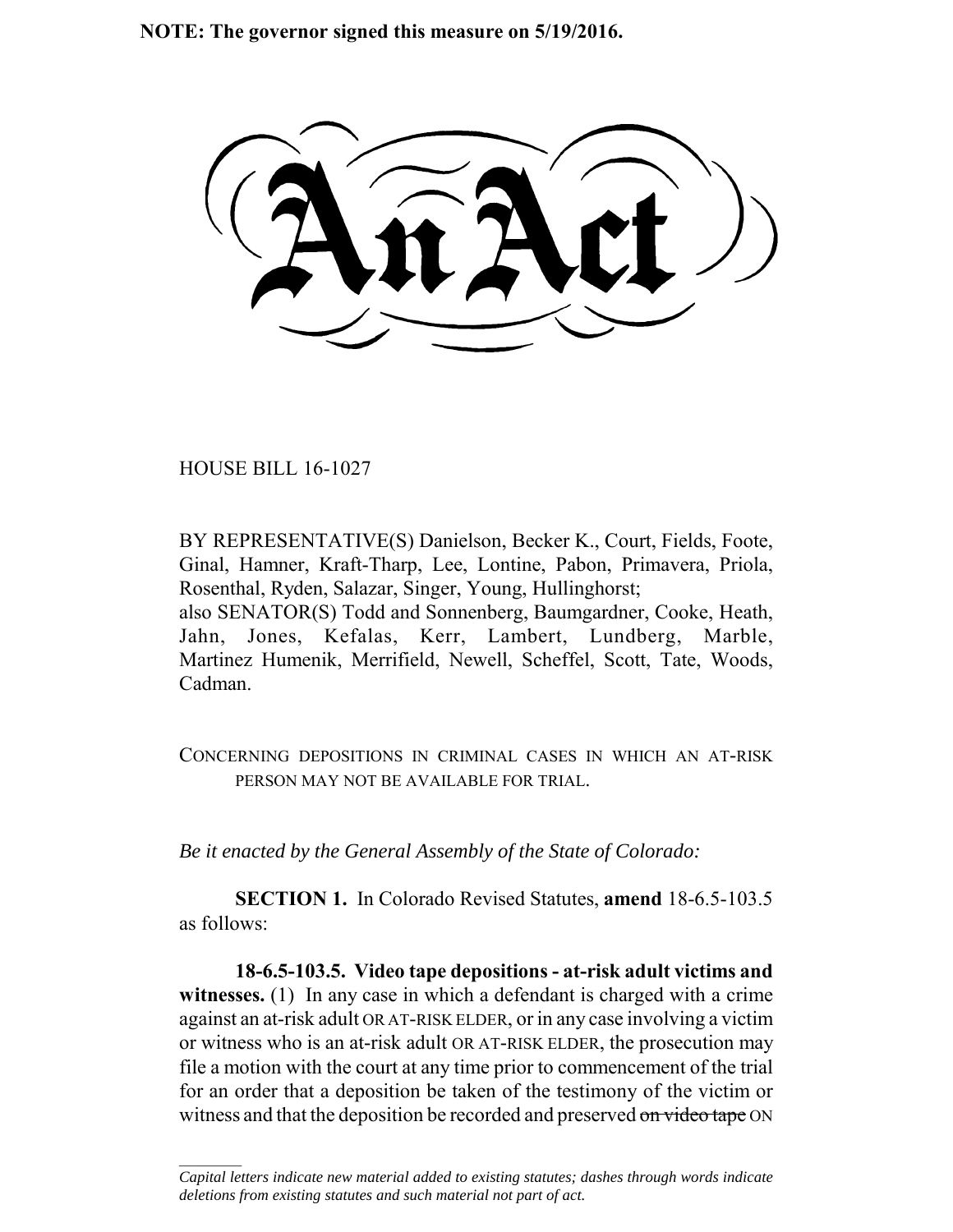## A VIDEO IMAGING FORMAT.

(2) The prosecution shall file a motion requesting a videotaped RECORDED deposition at least three FOURTEEN days prior to the taking of the deposition. The defendant shall receive reasonable notice of the taking of the deposition. The defendant shall have the right to be present and to be represented by counsel at the deposition; EXCEPT THAT FOR GOOD CAUSE SHOWN, THE COURT MAY PERMIT THE FILING OF A MOTION REQUESTING A RECORDED DEPOSITION LESS THAN FOURTEEN DAYS PRIOR TO TAKING THE DEPOSITION.

 $(3)$  (a) (I) Upon timely receipt of the motion, the court shall make a preliminary finding regarding whether, at the time of trial, the victim or witness is likely to be medically unavailable or otherwise unavailable within the meaning of rule 804 (a) of the Colorado rules of evidence. Such finding, at a minimum, shall be based on recommendations from the victim's or witness' physician or any other person having direct contact with the victim or witness, whose recommendations are based on specific behavioral indicators exhibited by the victim or witness UPON RECEIPT OF THE MOTION, THE COURT SHALL SCHEDULE THE DEPOSITION TO TAKE PLACE WITHIN FOURTEEN DAYS WITHOUT FURTHER FINDINGS, EXCEPT FOR GOOD CAUSE SHOWN BY THE PROSECUTION IF THE MOTION ASKS FOR THE DEPOSITION TO BE TAKEN IN LESS THAN FOURTEEN DAYS, IF THE VICTIM IS AN AT-RISK ELDER.

(II) EXCEPT FOR DEPOSITIONS OF AT-RISK ELDER VICTIMS AS DESCRIBED IN SUBPARAGRAPH (I) OF THIS PARAGRAPH (a), UPON THE FILING OF THE MOTION BY THE PROSECUTION STATING REASONS THE VICTIM OR WITNESS MAY BE UNAVAILABLE AT TRIAL, THE COURT MAY ORDER A DEPOSITION FOR AN AT-RISK ADULT VICTIM OR WITNESS OR AT-RISK ELDER WITNESS.FILING THE MOTION CREATES A REBUTTABLE PRESUMPTION THAT A DEPOSITION SHOULD BE TAKEN TO PREVENT INJUSTICE. THE COURT MAY DENY THE MOTION FOR DEPOSITION UPON A FINDING THAT GRANTING THE MOTION WILL NOT PREVENT INJUSTICE. THE PROSECUTION MAY FILE A NEW REQUEST FOR A DEPOSITION IF CIRCUMSTANCES CHANGE PRIOR TO TRIAL.

(III) BOTH THE PROSECUTION AND THE DEFENDANT SHALL PROVIDE ALL AVAILABLE DISCOVERY NO LATER THAN FIVE DAYS BEFORE THE SCHEDULED DEPOSITION. IF THE DISCOVERY HAS NOT BEEN PROVIDED AS SET FORTH IN THIS SUBPARAGRAPH (III), EITHER PARTY MAY FILE A MOTION

## PAGE 2-HOUSE BILL 16-1027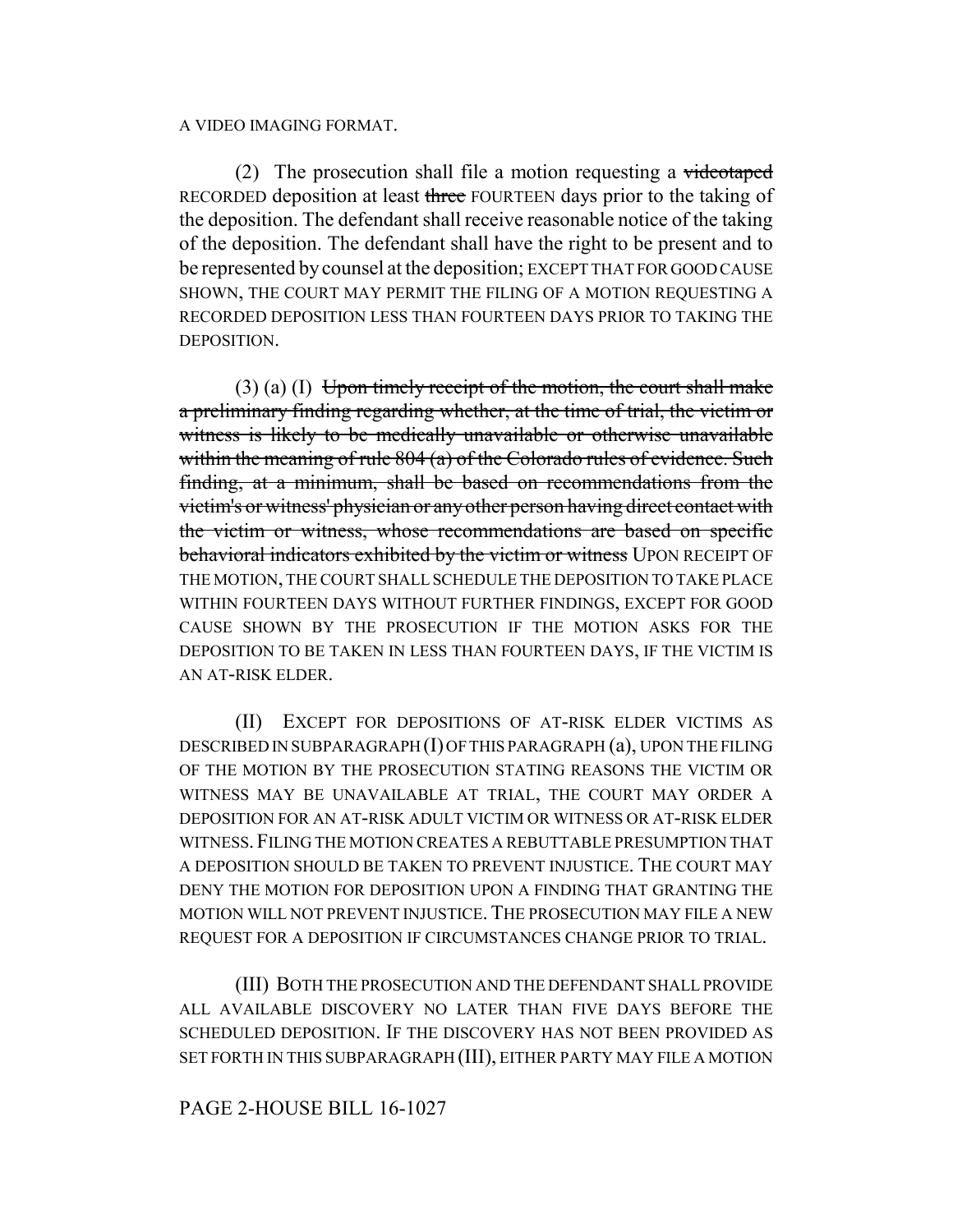WITH THE COURT TO RESCHEDULE THE DEPOSITION IN ORDER TO OBTAIN THE NECESSARY DISCOVERY TO ADEQUATELY PREPARE FOR THE DEPOSITION.

(b) If the court so finds, it shall order that The deposition MUST be taken, preserved on a video imaging format, and conducted pursuant to rule 15 (d) of the Colorado rules of criminal procedure; except that after consultation with the chief judge of the judicial district, the trial court may appoint an active or senior district or county court judge to serve in its place and preside over all aspects of the taking of the deposition. After the deposition is taken, the prosecution shall transmit the video tape RECORDING to the clerk of the court in which the action is pending.

(4) If at the time of trial the court finds that the victim or witness is medically unavailable or otherwise unavailable within the meaning of rule 804 (a) of the Colorado rules of evidence, the court may admit the video tape RECORDING of the victim's or witness' deposition as former testimony under rule 804 (b) (1) of the Colorado rules of evidence.

**SECTION 2. Effective date - applicability.** This act takes effect July 1, 2016, and applies to cases pending on or after said date.

**SECTION 3. Safety clause.** The general assembly hereby finds,